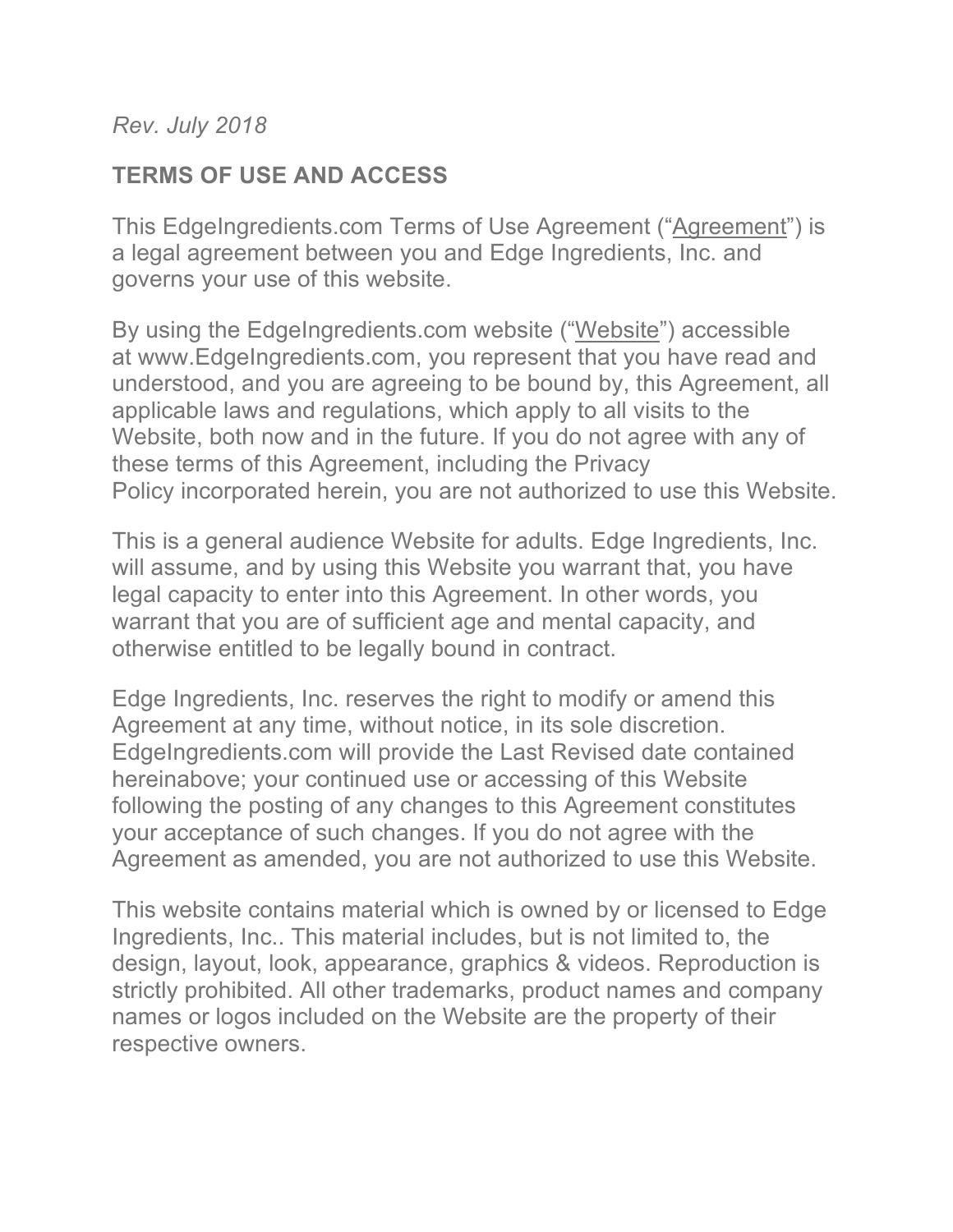From time to time this website may also include links to other websites. These links are provided for your convenience to provide further information. They do not signify that Edge Ingredients, Inc. endorses the website(s). We have no responsibility for the content of the linked website(s). You may not create a link to this website from another website or document without Edge Ingredients, Inc.'s prior written consent.

Your use of this website and any dispute arising out of such use of the website is subject to the laws of the state of Florida. Venue shall reside exclusively in Lake County, Florida. Accessing materials on the Website by certain persons in certain countries may not be lawful, and Edge Ingredients, Inc. makes no representation that materials on the Website are appropriate or available for use in locations outside the United States. If you choose to access the Website from outside the United States, you do so at your own risk and initiative, and are responsible for compliance with any applicable local laws.

If Edge Ingredients, Inc. fails to act with respect to your breach or anyone else's breach on any occasion, it is not waiving its right to act with respect to future or similar breaches.

If any provision of these Terms shall be unlawful, void or for any reason unenforceable, then that provision shall be deemed severable from these Terms and shall not affect the validity and enforceability of any remaining provisions of these Terms.

## **DISCLAIMER AND LIMITATION OF LIABILITY**

**EDGEINGREDIENTS.COM AND ITS RELATED SERVICES ARE PROVIDED TO YOU "AS IS," "AS AVAILABLE," AND "WHEN AVAILABLE." EDGE INGREDIENTS, INC., ITS AGENTS, AND ITS AFFILIATES DISCLAIM ANY AND ALL WARRANTIES, WHETHER EXPRESS OR IMPLIED, INCLUDING BUT NOT LIMITED TO WARRANTIES OF NON-INFRINGEMENT, MERCHANTABILITY, AND FITNESS FOR A PARTICULAR PURPOSE. EDGE INGREDIENTS, INC. WILL NOT BE LIABLE FOR ANY DIRECT, INDIRECT, SPECIAL, INCIDENTAL, CONSEQUENTIAL, OR**